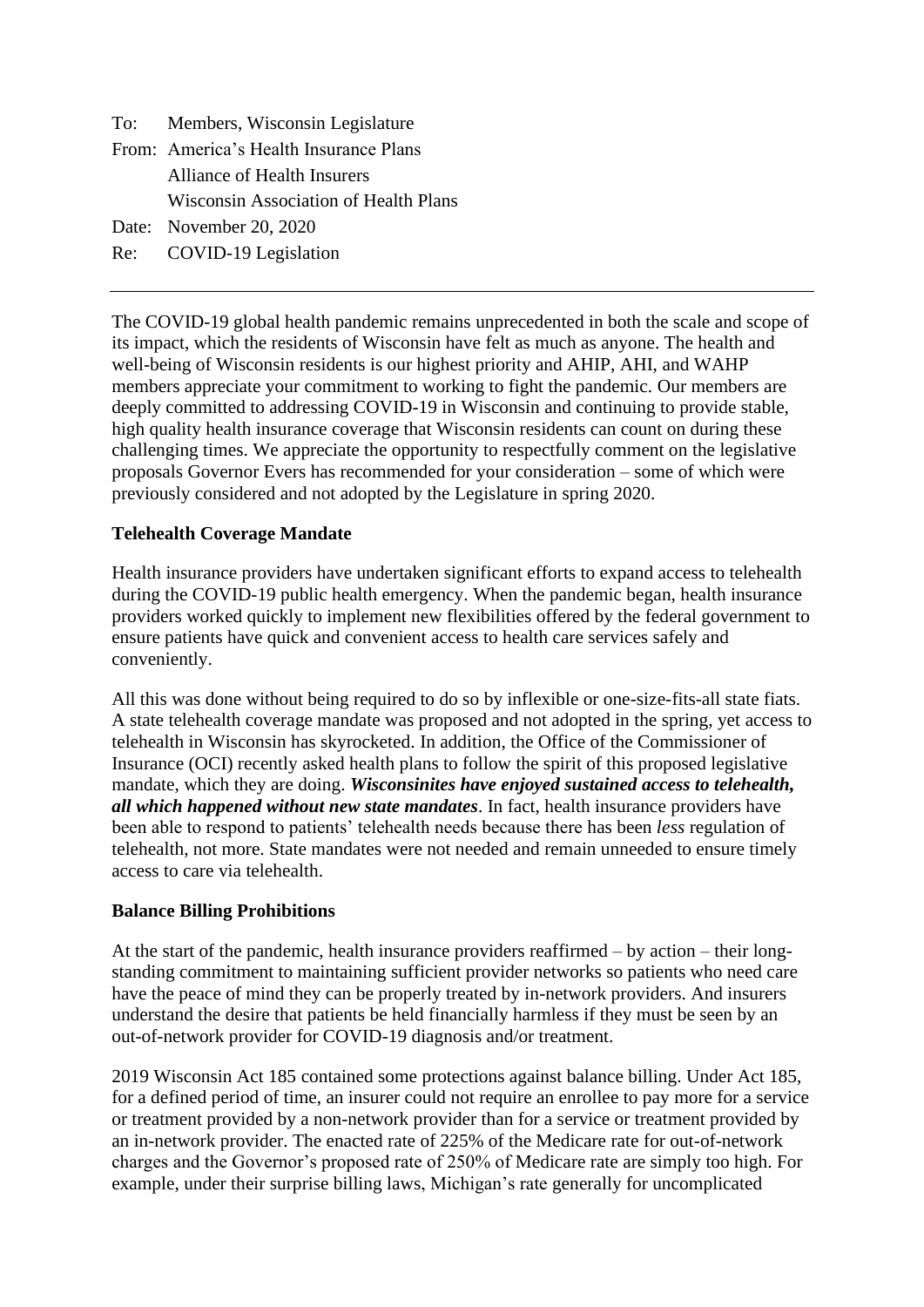patients receiving out-of-network services is 150% of Medicare or the median in-network rate and California uses 125% of Medicare or the average contract rate, whichever is higher. Regulators in Massachusetts set their reimbursement rate for out-of-network providers at 135% of Medicare for COVID-related services. More recently, the federal Interim Final Rule requires insurers reimburse in and out-of-network providers for the administration of the COVID vaccine at a reasonable amount compared to prevailing market rates. Because costs vary by geographic region and types of providers, we recommend, if prohibitions on balance billing are again considered, replacing a Medicare-based payment benchmark with the health plan's median in-network rate for its geographic region. Compared to a Medicare-based rate, this would reflect what plans actually pay providers – via negotiated rates – when agreements regarding rates are entered. *Now is not the time to adopt health care policy measures that will increase health care costs for Wisconsinites, including employer groups, by forcing plans to pay providers what could be rates significantly higher than what is typically agreed upon*. We also recommend maintaining an explicit requirement the rate be accepted as payment in-full, with no balance bills sent to the patient, regardless of whether it is the *insurer* or the *provider* who attempts to balance bill.

# **COVID-19 Testing & Coverage Mandates**

As noted, health insurance providers moved quickly to ensure costs are not a barrier to individuals receiving COVID-19 testing and treatment. Even before recent federal laws were passed, Wisconsin health plans proactively committed to covering, *without cost-sharing or prior authorization*, COVID-19 diagnostic laboratory testing. In addition, even while treatment protocols specific to COVID-19 were being developed (and which are still developing), health insurance providers covered COVID-19 treatment just like any infectious disease and many insurers quickly began waiving any cost-sharing for COVID-19 treatment.

Beyond these proactive industry steps, federal law now *requires* that COVID-19 diagnostic testing be covered without cost-sharing. This requirement also applies to all provider, telehealth, urgent care, and emergency room visits that lead to COVID-19 testing. In addition, under federal law, a COVID-19 vaccine will be covered without cost-sharing like any other preventive service.

### *There is no need for additional state action mandating coverage of COVID-19 testing or vaccines as it would duplicate existing federal requirements. Moreover, regarding coverage of COVID-19 treatments, treatments are already covered like treatments of other infectious diseases*.

## **Prohibitions on Prescription Drug Refill Limitations**

Health insurance providers have already taken action to help ensure patients, especially highrisk patients, have needed access to prescription drugs. Health insurance providers have relaxed their policies to allow for earlier refills and many have also increased supply limits of certain prescription drugs. Finally, health insurance providers are working to expedite formulary exception requests during the COVID-19 pandemic.

## *Health insurance providers remain concerned that blanket prohibitions on refill limitations could lead to stockpiling and, ultimately, drug shortages. This result could harm Wisconsin patients*.